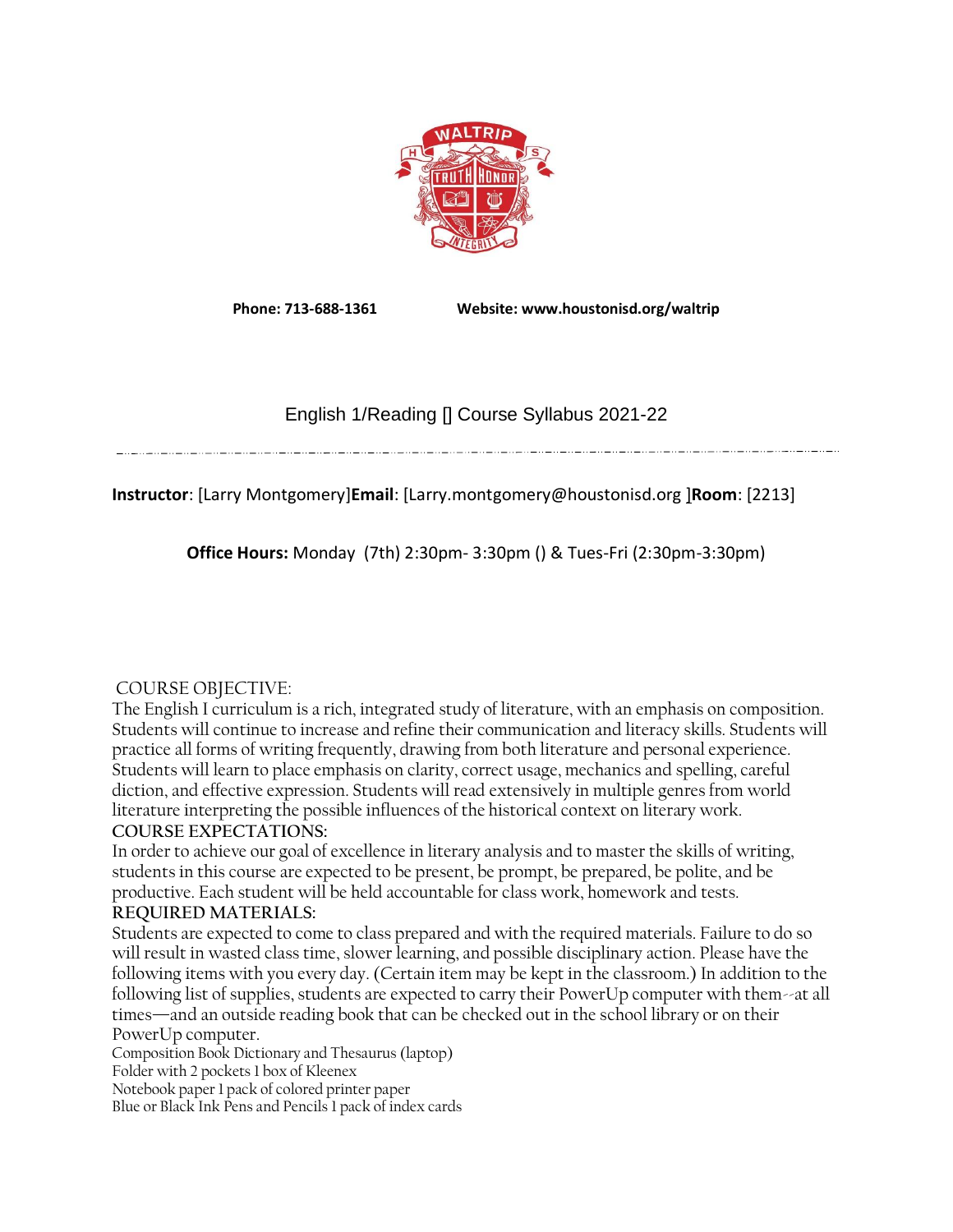Multicolored Highlighters 1 bottle hand sanitizer

#### **HOMEWORK REQUIREMENTS:**

Homework will be assigned regularly. Consistent failure to complete homework assignments will result in slower learning, below level mastery of objectives, poor grades and parent/teacher/student conferences.

#### **GRADING SCALE:**

Grading of student work is based on state and district-required learning standards (Objective) and should provide clear expectations for **mastery** (Closing Product). Expectations for grading should be clearly defined through rubrics, criteria charts, or other evaluative tools. Grades will be provided to students and entered into GradeSpeed in a timely manner. A minimum of 2 grades should be recorded each week and at least 1

Test/Project/Quiz grade every two weeks. GradeSpeed should be monitored to ensure grades are current. The following grade weights will be used to determine six-week grades:

Classwork/Homework 50% (min 6)

Test/Project/Quiz 30% (min 3)

Daily/Participation 20% (min 6)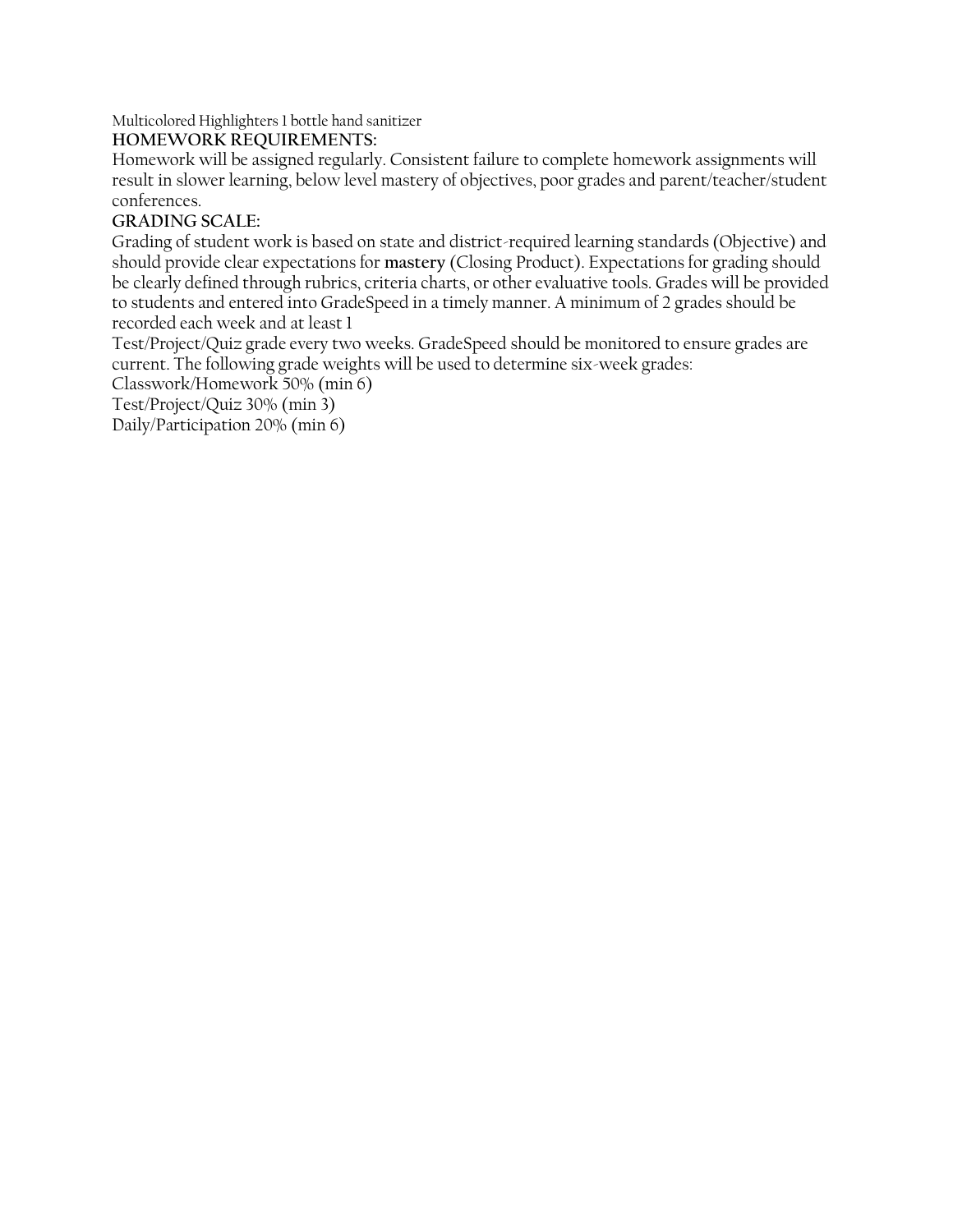### **ABSENCE AND MAKE-UP LEARNING POLICY:**

If you are absent, you are required to make up the **learning** that you miss. There is no way to recover the time lost when a student is not class. In an effort to keep your learning on track when returning from an absence, I may require one or both of the following: time in my classroom after school, work/reading to be done at home. These measures are the sole responsibility of the students to initiate and must be completed within one week of the absence(s).

#### **LATE WORK**

Assignments are late if they are not turned in at the beginning of class. If you attend school at any time during the day you are required to bring me your assignment. Field trips are not excuses for not turning in your work. Students will be given at least one opportunity to submit late work following an absence. Grade penalties and the amount of time allowed to complete the assignment are as follows:

**Late Work related to an absence:** 

3 days to turn in the assignment no points deducted full credit eligible

**Late Work NOT related to an absence:** 

1 day late -10 points max 90

2 days late -20 points max 80

3 days late -30 points max 70

4 days late -40 points max 60

5 days or later zero assigned to the grade book

# **Tardy**

It is important for each student to learn the value of punctuality. The act of being on time is as important as the mastery of the content for the class they are attending. The expectation for each student is to be in class and already engaged in the learning and assignments for the day. If the student is going to be late then they need an excuse of an email from a teacher, administrator, counselor, office attendant, nurse or school professional.

1 tardy- documentation

2 tardies- check in

3 tardies- parent call

#### **ACADEMIC DISHONESTY:**

Except during designated group work, you are expected to complete homework, class work, and tests on your own. If you use someone else's work—even a phrase—in an essay or assignment, or talk during a NO TALKING assignment, such as a quiz or test, you will receive a ZERO and your parents will be notified of what has occurred. If you copy or otherwise cheat, you will receive a ZERO and your parents will be notified of what has occurred. In the event that this should happen, you will also be assigned detention. Cheating is morally unacceptable and will not be tolerated, but more importantly, cheating does not prepare you to make it on your own.

# **<sup>9</sup>th Grade English I – Syllabus 2020-2021 Acknowledgement**

Please read, sign, date, and return this page. **\*This signed syllabus is a homework grade.**  We have received and reviewed the English I Course Syllabus. We understand what is expected of us as listed in the syllabus.

Student Signature Date

\_\_\_\_\_\_\_\_\_\_\_\_\_\_\_\_\_\_\_\_\_\_\_\_\_\_\_\_\_\_\_\_\_ \_\_\_\_\_\_\_\_\_\_\_\_\_\_\_\_\_\_\_\_\_\_\_\_\_\_\_\_\_\_\_\_\_\_\_\_ Parent Signature Date

**\*This signed syllabus is a homework grade.**